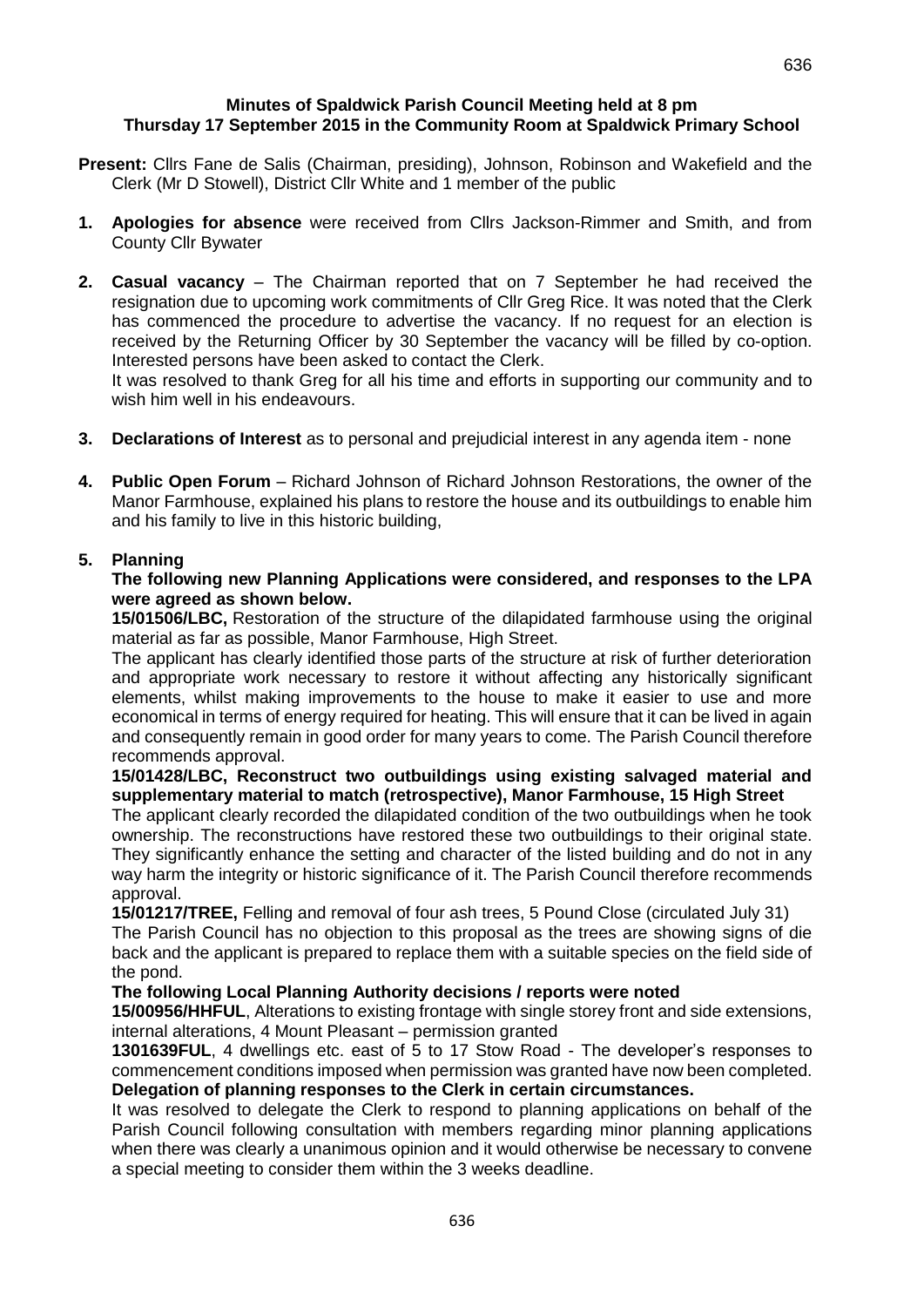**6. Minutes of Meeting held 16 July 2015** were approved and signed.

### **7. Matters arising from minutes (not on the agenda)**

CAPALC have advised that the cost of the Clerk's attendance at the catch up day on 2 October will be £25.00

## **8. Appointments, responsibilities**

In view of the resignation of Cllr Rice and the wish of Cllr Wakefield to be removed from the War Memorial Working Group due to lack of time, it was resolved to make the following new appointments:

Playground Inspection – Cllr Steve Fane de Salis

Conveners of the War Memorial Working Group – Cllrs Johnson & Smith

**9. Register of Interests** – to note the following report; In response to a request from HDC on 28 August the Clerk confirmed that the Code of Conduct adopted by Spaldwick PC is based on the HDC model but pointed out that the Spaldwick page on the HDC website showed the Register of Interests as unavailable despite the councillors' forms having been sent to them over 3 months ago. The Spaldwick Register has subsequently been updated, and has also been published on the parish council website as required by the Transparency Code.

## **10. Finance**

**Employee Pensions** – The Clerk reported that he has received confirmation that, having advised the Pensions Regulator that the Parish Council has no workers aged between 16 and 74, it has no duty towards automatic enrolment.

**Maintenance of Street Light in Church Lane** – It was resolved to approve the Clerk's action in renewing the maintenance contract which ended on 30 June and had to be renewed by 14 September to enable continuance, at a cost of £22.39 per annum.

**Insurance renewal** – Following consideration of 4 quotations with annual premiums of £939.10, £439.77, £381.15 and £314.39 respectively which had similar benefits to each other it was resolved to accept the lowest (from Hiscox) as recommended by brokers Came & Co. It was further resolved to enter into a 3 year binding agreement which would reduce the annual premium by 5% to £298.67.

In answer to a question raised prior to the meeting the Clerk confirmed that the policy includes public liability cover for land belonging to the council or charity and to the base of the mediaeval cross. He will obtain advice from conservation experts as to insuring the latter against damage. **The following payments were approved:**

100631 F D Stowell, Salary £378.90 & expenses £49.02, July – Sept, Total £427.92 100632 HMRC, PAYE, £94.80

100633 F D Stowell, payment made to B S Pope, hoop barrier, £345.60 (inc £57.60 VAT) 100634 Parish Online, Getmapping PLC, Annual fee, £33.80 (inc. £5.60 VAT)

100635 CCC, Contribution to Local Highway Improvement Scheme 2014/15, £610.00

100636 PKF Littlejohn, External Audit fee, £120.00 (inc. £20.00 VAT)

100637 Came & Company, Annual insurance renewal, £298.67

**Donations to local groups** – it was agreed to await applications from eligible groups before making any grants from the £1000 budget.

**External Audit 2014/15** – It was noted that the report from the auditors, Littlejohn LLP, concluded that "on the basis of our review of the annual return, in our opinion the information in the annual return is in accordance with proper practices and no matters have come to our attention giving cause for concern that relevant legislation and regulatory requirements have not been met".

**Publication of Accounts** – it was noted that Greg Rice has updated the PC website to include the Annual Returns for 2014 and 2015 and the Accounts Summary for 2015. The Clerk will also publish the Notice of Completion of Audit.

# **11. Assets – Provision / Maintenance**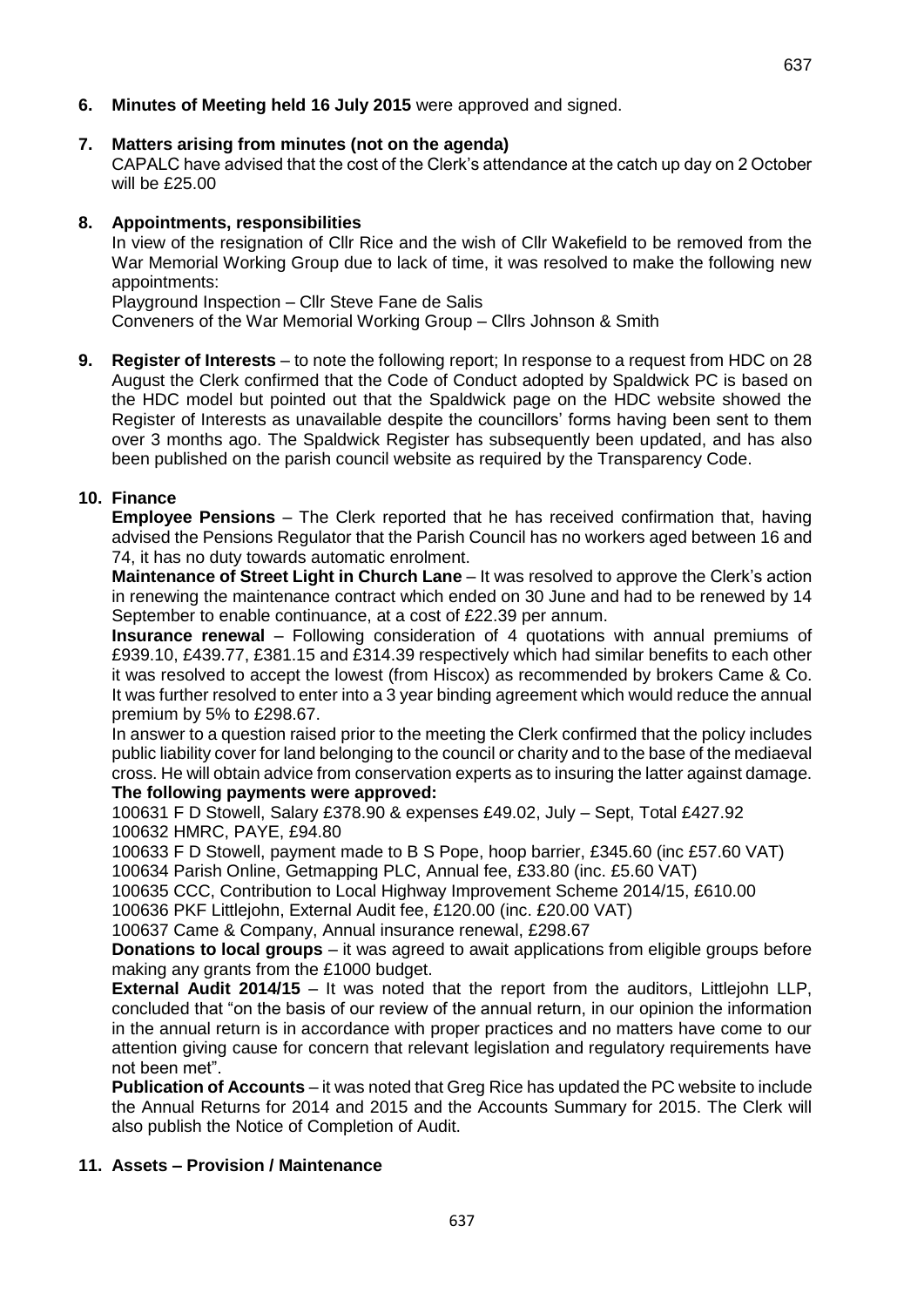#### **Proposed re-location of the bier and documents recording its history and refurbishment**  – up-date deferred to the next meeting due to the absence of Cllr Smith.

**War Memorial Refurbishment** – it was noted that Helen Bowman from the War Memorials Trust will be meeting with members of the working group on 13 October at 12 noon. Other members of the PC are invited to join them.

## **Children's Play Area updates**

Work suggested by Wicksteed – due to the resignation of Greg Rice, Cllr Robinson agreed to take responsibility for preparing a proposal and obtaining quotations.

The overhanging branches which were restricting access have been cut back and removed. Other urgent work on surrounding hedges – the Clerk to ask Fergusons to carry this out ASAP Annual Maintenance of the grass and surrounding hedges – the Clerk will obtain quotes.

The Chairman reported that he had recently carried out an inspection of the equipment and would give a copy to the Clerk for retention.

**Public Open Space, Ferriman Road update** – It was noted that the supplier has advised that the lockable hoop barrier will be delivered on Thursday Sept 24. The Chairman will take delivery and arrange installation.

**Painting of Assets updates** – the seats at the Village Green and Royston Avenue have been completed and work on the Royston Avenue Notice Board has been started. It was agreed that the Chairman should photograph the seats and include them in a short article on the Spaldwick website.

**Trees planted by Parish Council** – It was decided to consider replacing two dead trees at Belton's Hill next time trees are offered by HDC. The verge on the North side of Cockway Lane has been cut back around the young trees to promote their growth.

**Other Assets** – no problems were reported.

# **12. Highways, footpaths, byways etc.**

**CCC Local Highway Improvement initiative 2016-17 - To determine what scheme, if any, to submit to the CCC review panel.** The following proposals were considered:

1. Mobile interactive battery-powered speed indicating device (SID) and mounting posts to be located at three locations in the village, between which the device could be moved periodically. 2. Extended footway along Thrapston Road beyond Pound Close to the bridge over the brook. 3. Footway on the grass verge in Stow Road between Mount Pleasant and House-on the-Hill Following discussion it was resolved by 3 votes to 1 to put forward proposal 2.

**Winter Gritting** - a request has been received for a grit bin to be provided at Belton's Hill so that the local residents can apply grit when they consider it necessary. As it would be much less risky for the gritting to be carried out from a vehicle rather than by hand, the Clerk has asked the CCC Highways Network Manager to advise the outcome of the gritting route review carried out this summer and our request for Belton's Hill to be included in the precautionary route. If the reply is negative the Clerk will investigate the possibility of a local farmer being provided with a spreading trailer for use on otherwise ungritted roads. If this fails a grit bin provided by the PC will be considered.

**Street Lighting PFI** – Town Councils and the Parish Councils of larger villages have been notified that their new street lights will be dimmed; and a proportion switched off between midnight and 6 am unless these councils agree to pay £12 per street light involved per full year starting in 2016/17, increasing by inflation in future years, plus a small contribution of £65 per year covering administration of this proposal. This does not affect Spaldwick at present.

**Bus Service changes** – the Clerk reported that Parish Councils will be given information as soon as possible, but currently no changes are expected before January 2016.

**Speedwatch** – it was reported that one session has recently been carried out. More will follow. **Highway and street light problems –** The following updates were received

Kerb outside 3 Stow Road to be replaced – work ordered by CCC 22 July

Barrier at entrance to Upthorpe Farm – The Clerk has asked County Highways to remove the broken barrier parts which could cause serious injury in the event of further accidents occurring; and to consider installing a new barrier more suitable to the site.